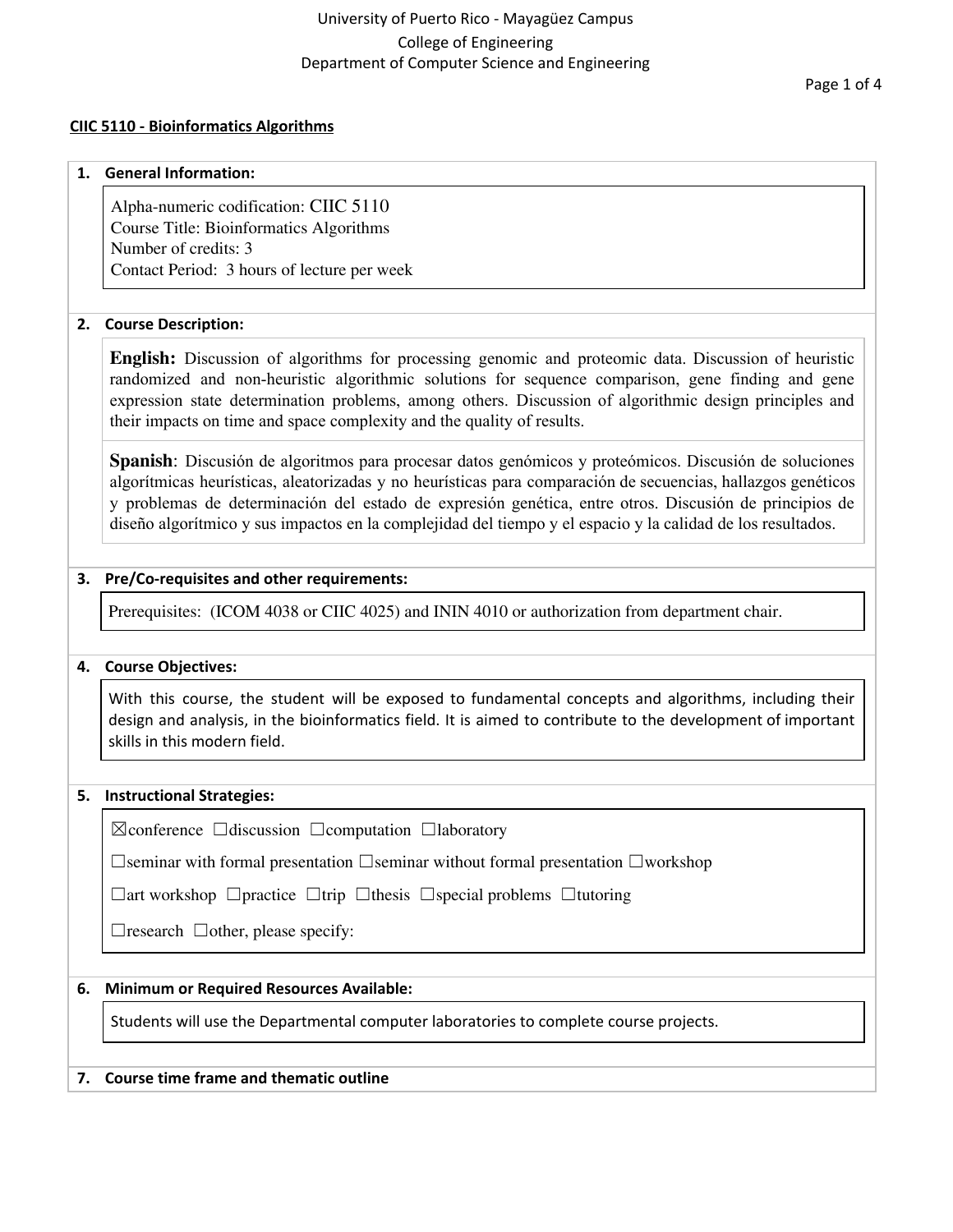| <b>Outline</b>                                                                                                                                                                                                        | <b>Contact Hours</b> |
|-----------------------------------------------------------------------------------------------------------------------------------------------------------------------------------------------------------------------|----------------------|
| Introduction: DNA information, transcription and translation, central dogma of<br>molecular biology. Nucleotide and protein databases.                                                                                | 1.5                  |
| String matching methods and the sequence alignment problem: Similarity and<br>homology. Knuth-Morris-Pratt and Suffix-trees exact matching algorithms.<br>Formulation of the gapped alignment problem.                | 5                    |
| Dynamic Programming Sequence Alignment: Scoring schemes, Substitution<br>matrices and gap penalty mappings. Algorithms of Needleman-Wunsh and<br>Smith-Waterman. Boltzmann distributions and the Probalign algorithm. | 1.5                  |
| Heuristic Sequence Alignment: BLAST/FASTA and the statistics of local<br>alignment. BLAST's E-value and P-value.                                                                                                      | 3                    |
| Statistical Methods: Hidden Markov models methods: Forward, Backward,<br>Viterbi and Baum-Welch algorithms. Applications to CpG islands identification<br>and gene finding.                                           | 3                    |
| Multiple Sequence Alignment: Problem definition, Levenshtein distance and<br>scoring schemes, Aligners for proteins, Spliced alignment methods.                                                                       | 4.5                  |
| Motif Finding: Profiling, Exhaustive search, Greedy approaches, Gibbs sampling<br>and random projections.                                                                                                             | 4.5                  |
| Genome Assembly: Next generation sequencing data. Quality, coverage and depth<br>of a set of reads. De Bruijn graphs and de novo assembly. Mapping assembly,<br>Bowtie2, BLAT.                                        | 7                    |
| Phylogenetic Analysis: Clustering, neighbor joining, parsimony and maximum<br>likelihood methods.                                                                                                                     | 3                    |
| <b>Comparative Genomics: Genome rearrangements.</b>                                                                                                                                                                   | 3                    |
| Gene Expression: Binary quantization. Shou-Wang-Daugherty mixture model<br>method. Shmulevich algorithm, Multiscale Binarization, BASC.                                                                               | 6                    |
| Exams                                                                                                                                                                                                                 | 3                    |
| Total hours: (equivalent to contact period)                                                                                                                                                                           | 45                   |
| <b>Grading System</b>                                                                                                                                                                                                 |                      |
| $\boxtimes$ Quantifiable (letters) $\Box$ Not Quantifiable                                                                                                                                                            |                      |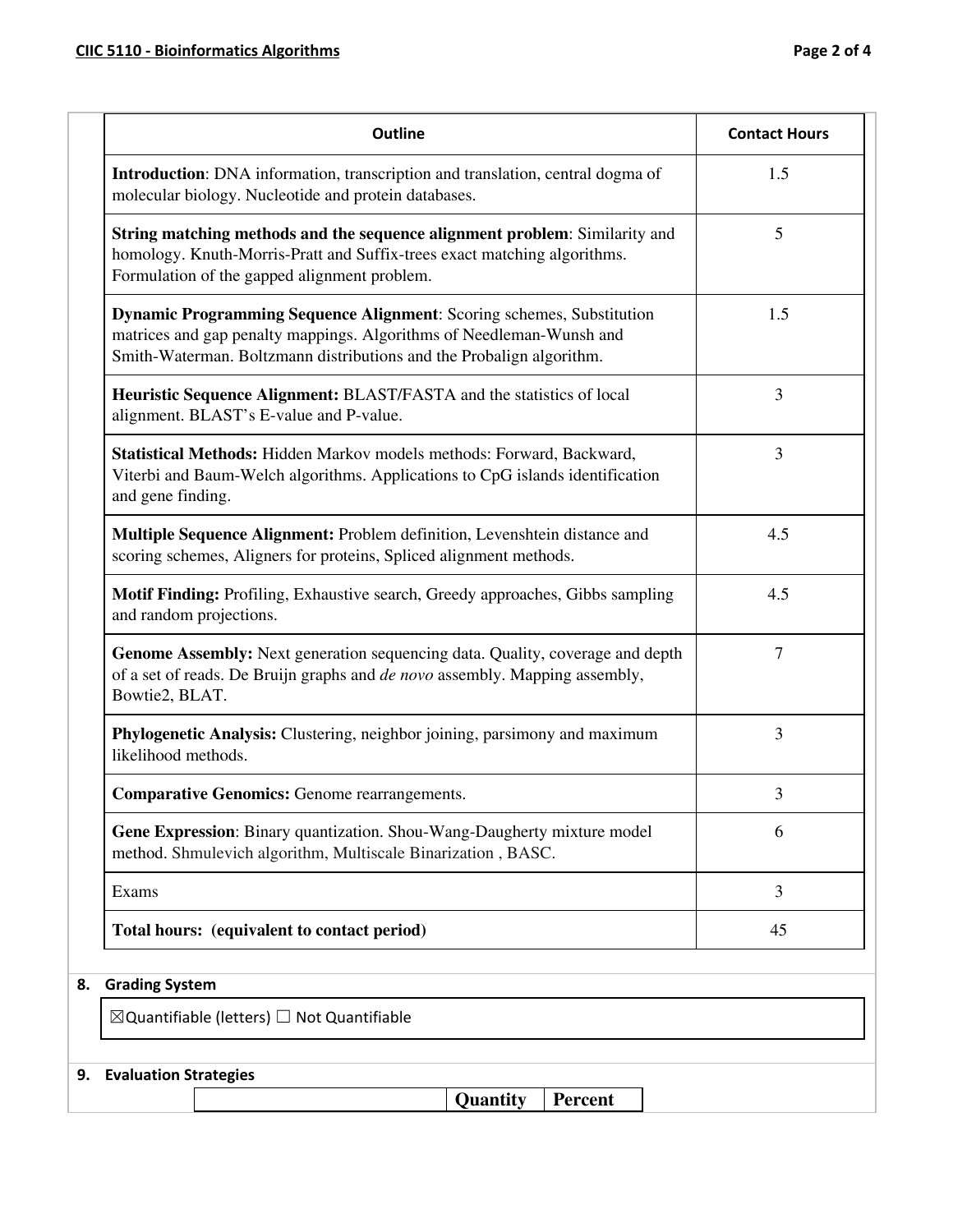| $\boxtimes$ Exams      |               | 3        | 60%  |
|------------------------|---------------|----------|------|
| $\boxtimes$ Final Exam |               |          | 20%  |
| $\Box$ Short Quizzes   |               |          |      |
| $\Box$ Oral Reports    |               |          |      |
| $\Box$ Monographies    |               |          |      |
| $\Box$ Portfolio       |               |          |      |
| $\boxtimes$ Projects   |               | variable | 20%  |
| $\square$ Journals     |               |          |      |
| $\Box$ Other, specify: |               |          |      |
|                        | <b>TOTAL:</b> |          | 100% |

### **10. Bibliography:**

#### **Textbook**:

- Neil C. Jones, Pavel Pevsner, *An Introduction to Bioinformatics Algorithms*, 1<sup>st</sup> Ed., MIT Press, 2004.
- Phillip Compeau, and Pavel Pevzner , Bioinformatics Algorithms: An Active Learning Approach, 2nd Ed. Vol. 1, Active Learning Publishers, 2015

#### **References:**

- Thomas H. Cormen, Charles E. Leiserson, Ronald L. Rivest, and Clifford Stein, *Introduction to Algorithms*, 3 rd Ed., MIT Press, 2009.
- Bernhard Scholkorpf, Koji Tsuda, Jean-Philippe Vert, *Kernel Methods in Computational Biology*, 1 st Ed. MIT Press, 2004.
- [http://nihlibrary.nih.org](http://nihlibrary.nih.org/) *Bioinformatics Support Program,* National Institutes of Health.

# **11. Course Outcomes**

| After successfully completing this course, the student will be able<br>to:                                                                                  | Program Student<br><b>Outcomes Impacted</b> |
|-------------------------------------------------------------------------------------------------------------------------------------------------------------|---------------------------------------------|
| 1. Interpret/Explain the theoretical principles behind most common<br>Bioinformatics data analysis methods.                                                 |                                             |
| 2. Explain specific methodologies and approaches for the computational<br>solution of problems that do not have a deterministic mathematical<br>description |                                             |
| 3. Analyse, adapt or design new methods for solving Bioinformatics<br>problems.                                                                             |                                             |
| 4. Judge the influence of choices of parameters or algorithmic paradigms<br>in the results.                                                                 |                                             |